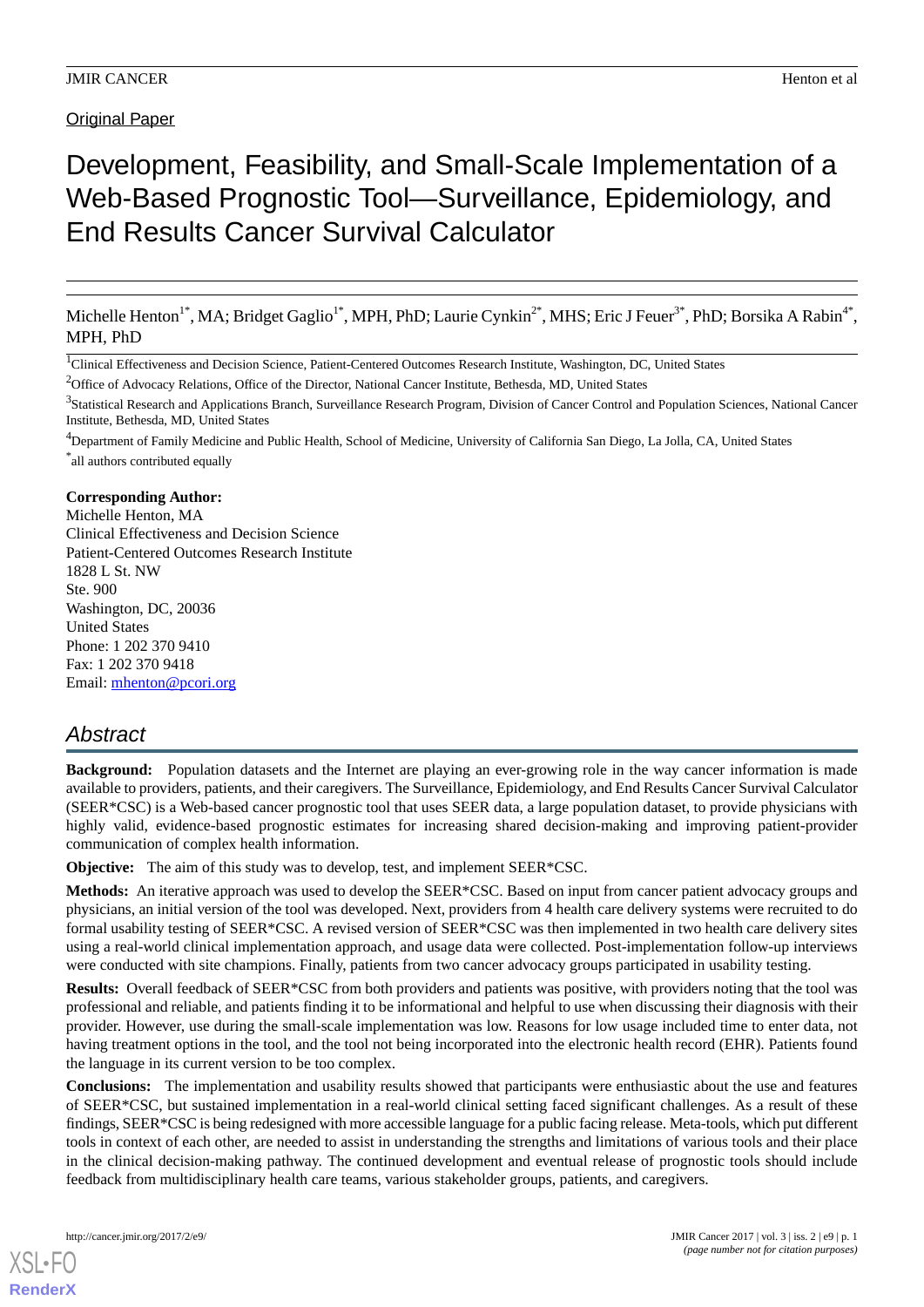#### *(JMIR Cancer 2017;3(2):e9)* doi:  $10.2196$ /cancer.7120

#### **KEYWORDS**

clinical decision-making; communication; neoplasms; patient care team; Internet

# *Introduction*

It comes as no surprise that the Internet has changed the way patients diagnosed with cancer and their caregivers seek information about their diagnosis. The influx of big data and the use of electronic health records (EHR) in the health care system [[1\]](#page-11-0) have been instrumental in the evolution of the relationship between large datasets with both patients and providers. Even though the Health Information Technology for Economic and Clinical Health Act (HITECH), which was passed by Congress in 2009 [[2,](#page-11-1)[3](#page-11-2)], is increasing the adoption and use of EHRs, the health care industry as a whole has not been as quick to adopt changes into their systems [[4\]](#page-11-3), such as integrating decision support tools or predictive tools (known as nomograms) into physician workflow [[5\]](#page-11-4).

The lack of uptake of tools into EHR systems, matched with the increase in tool development as it relates to cancer prognosis, has led to a number of cancer prognostic tools being housed outside of the health care setting. These cancer prognostic tools often use clinical or population datasets (or sometimes a combination of both) to tell a story about millions of patients and their health. On their own, population datasets are overwhelming and not easily understood by the general public. However, when this information is broken down and formatted into tools, large population datasets can give an unbiased estimate about one patient based on the data of millions of others with similar traits. These tools are being developed to allow oncologists to project an individual's likelihood of cancer recurrence, likely benefit from chemotherapy, probability of mortality at different ages to both improve the accuracy of the oncologist's knowledge about cancer prognosis and provide a basis for informed decision-making [\[6](#page-11-5)], and also allow patients to understand complex health information [\[7](#page-11-6)]. This helps open the door for patients to take charge of their own health and gives providers an opportunity to have a conversation with patients and their caregivers about complex health information in a format that is accessible and understandable.

In order to create a Web-based prognostic tool that could draw on the most extensive cancer statistics databases, the National Cancer Institute's (NCI) Statistics Research and Applications Branch in 2008 developed the Surveillance, Epidemiology and End Results Cancer Survival Calculator (SEER\*CSC, formerly known as the Cancer Survival Query System [CSQS]), a prototype of a Web-based prognostic tool. Unlike other tools such as Adjuvant! Online and Memorial Sloan Kettering's nomograms, which use clinical data [\[6](#page-11-5)], SEER\*CSC was designed to access SEER and Medicare claims data. SEER\*CSC provides physicians with highly valid evidence-based prognostic estimates about cancer to improve the quality of information that physicians have for shared decision-making and risk communication with their patients. The strength of SEER data is that it is population-based, thus providing estimates of survival that may be quite different than patients in clinical trials or seen

 $XS$  $\cdot$ FC **[RenderX](http://www.renderx.com/)** at major cancer centers [\[8](#page-11-7),[9\]](#page-11-8). The sheer size of the database (from 18 widely different geographic areas representing about 30% of the United States population) ensures that even patients with somewhat uncommon sets of tumor, demographic, and comorbidity profiles can get reasonable estimates of their prognosis. With this, SEER\*CSC is a means of making survival estimates from a population-based database more timely, relevant, actionable, understandable, and context-accurate for cancer patients.

The purposes of this study were to: (1) describe the iterative, multistep development and testing of SEER\*CSC, (2) discuss lessons learned from a small-scale implementation study, and (3) provide directions for future refinement and release of SEER\*CSC.

# *Methods*

This study consisted of four phases: (1) formative period, (2) provider usability testing, (3) small-scale implementation, and (4) patient usability testing. The institutional review boards at all participating sites approved this study.

#### **Formative Period**

Formative research was conducted in two steps in 2005 and 2008 to develop the prototype of SEER\*CSC through the NCI Office of Market Research and Evaluation and a private contractor, User-Centered Design. During this stage of the project, patient advocates were queried about SEER\*CSC through usability testing, survey methods, and a focus group. In addition, 7 physicians (1 surgical oncologist, 1 breast surgeon, 2 medical oncologists, 1 urologist, 1 surgeon, and 1 physician of unknown specialty) were interviewed via telephone in 2008 with a structured interview guide, asking about respondents' background and experience with patients, their experience with similar prognostic tools, and their thoughts and reactions to SEER\*CSC approach and intent.

#### **Provider Usability Testing**

Using the knowledge gathered from the formative phase, usability and feasibility data were collected from four health care delivery systems (Kaiser Permanente Colorado, University of Colorado Hospital, Denver Health Medical Center, and Veterans Administration Eastern Colorado Health Care System) on the general applicability, content and design, and implementation potential of SEER\*CSC through one-on-one testing sessions with physicians and other members of cancer care teams.

The one-on-one sessions included: (1) semistructured discussion about general and prognosis-specific communication issues with cancer patients (ie, pre-test interview), (2) hands on formal usability testing session using think aloud approach and hypothetical case examples, and (3) semistructured discussion about the applicability and implementation potential of SEER\*CSC (ie, post-test interview). The one-on-one sessions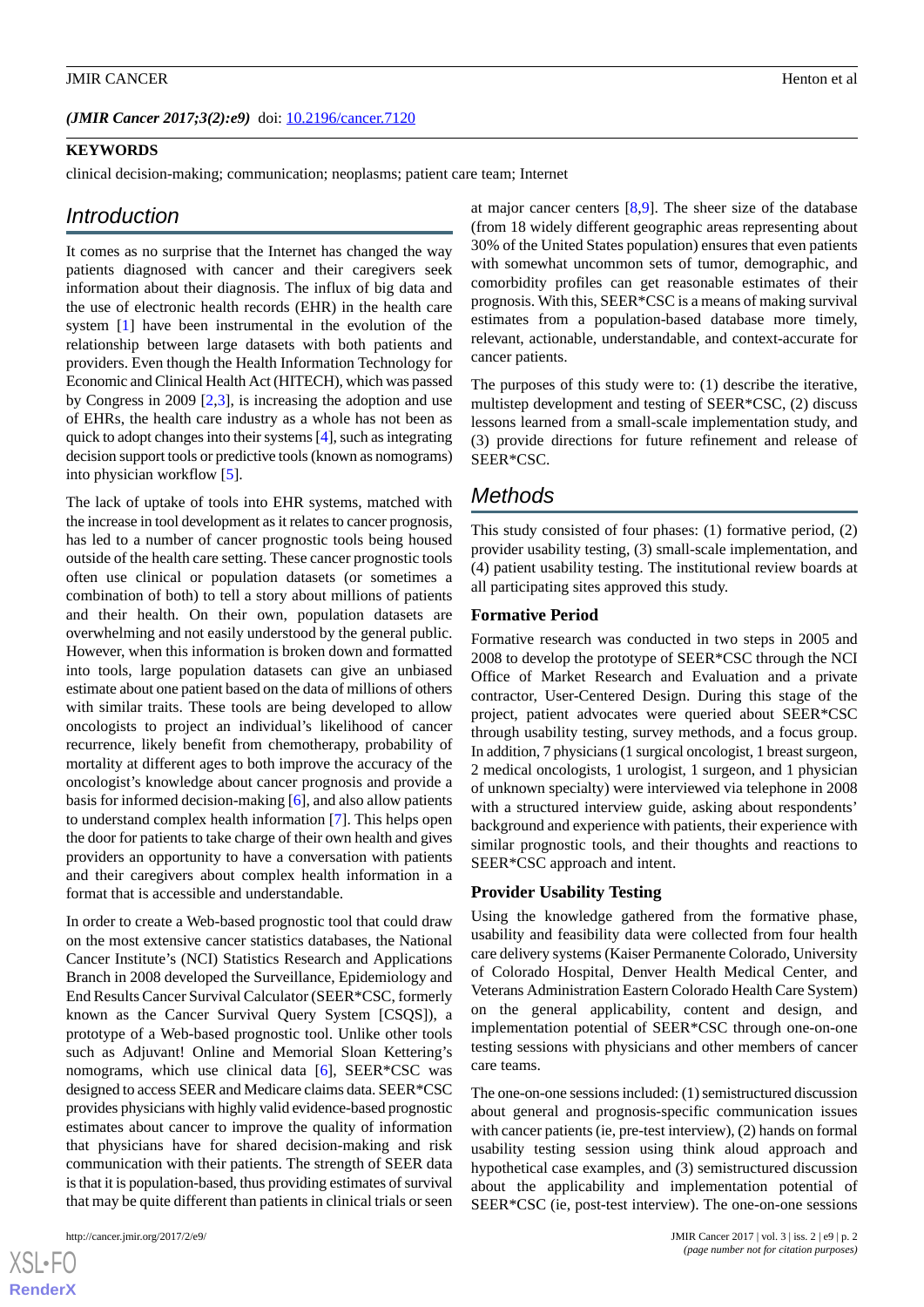were designed to last approximately 90 minutes and were conducted by 1 of 3 members of the research team who were extensively trained in qualitative interviewing, usability testing, and the use and underlying principles of SEER\*CSC. We asked 2 medical oncologists from the Dana Farber Cancer Center specializing in prostate and colorectal cancer treatment to review SEER\*CSC and develop hypothetical case studies for the usability testing sessions. The one-on-one sessions were audio recorded. The usability portion of the session was recorded using screen capturing software (Camtasia for Mac OS 2010). Interviewers prepared detailed field notes from each session.

### **Small-Scale Implementation**

Based on the input from the provider usability testing, SEER\*CSC was revised. This version was included in a small-scale implementation phase, which consisted of two parts. First, interviews were conducted with 5 physicians from 3 health care delivery systems (Kaiser Permanente Colorado, University of Colorado Hospital, and Denver Health Medical Center). Physician interviewees represented possible site champions for the small-scale implementation study and were knowledgeable on both clinical and information technology barriers and facilitators. All but 1 physician interviewee participated in the previous phase of provider usability testing of SEER\*CSC and were familiar with the website. Second, a small-scale implementation of SEER\*CSC into 3 specialty care departments (urology, oncology, and surgery) across 4 sites (Kaiser Permanente Colorado, Penrose Cancer Center in Colorado Springs, Colorado, and 2 urology private practices affiliated with Penrose Cancer Center) was conducted. A total of 9 champions were identified and were responsible for the following: (1) meet with study staff to discuss an implementation plan and schedule a time for a roll-out meeting with department staff, where study staff explained the study and demonstrated the tool, (2) distribute a follow-up email created by study staff to their department explaining the study, and (3) participate in a follow-up key informant interview once data collection was complete. Champions were also encouraged to contact study staff when they participated in any follow-up activity, such as discussing SEER\*CSC with colleagues, providing a department demonstration, or sending an email/voicemail to colleagues reminding them of SEER\*CSC. These activities were documented by study staff to compare with automated usage data.

# **Patient Usability Testing**

Upon completion of the small-scale implementation study, the possibility of making SEER\*CSC patient-facing was considered. To further explore this option, Web-based one-on-one usability testing of SEER\*CSC was conducted with patients who were diagnosed with prostate or colorectal cancer. The purpose was to understand health information–seeking practices and preferences around communication of cancer prognostic information to further refine SEER\*CSC. Prostate and colorectal cancers were included because they are common cancers often diagnosed at older ages when individuals have significant coexisting conditions. Eligible participants were identified from two advocacy groups: Prostate Cancer, International and Fight Colorectal Cancer. Champions were identified from each

advocacy group to inform potential participants about the study and invite them to take part in it through their respective websites. Eligible participants were required to have had a prostate or colorectal cancer diagnosis within the last 5 years (as indicated by self-report from the time of contact). Individuals that responded to the champions'invitation and were contacted by study staff to set up a time to participate in usability testing.

The one-on-one sessions took place via Cisco WebEx and took approximately 75 minutes. Each session consisted of: (1) informed consent, (2) short survey consisting of demographic questions and questions on prognostic information seeking, (3) formal usability testing, and (4) questions soliciting feedback and recommendations for making SEER\*CSC more patient focused. During the formal usability testing portion, participants were asked to enter information into SEER\*CSC using case examples developed by the research team. The case examples were matched to patient's cancer history (eg, participants with prostate cancer history would use a prostate cancer case). Usability sessions were recorded using Cisco WebEx with the permission of the participants.

# **Data Analysis**

Interviews conducted during the last 3 phases of the study (provider usability testing, small-scale implementation, and patient usability testing) were transcribed verbatim and reviewed against the audio files by a research assistant. Post-interview field notes were saved along with interview transcripts. The narrative data were entered into ATLAS.ti release 6.2 (ATLAS.ti, 2012) for analyses. Data analysis occurred throughout the data collection process. Three interviews were initially coded by 4 members of the research team who created an initial list of codes based on key points in the interview text. The 4 coders then met to discuss codes and create a formal codebook. This process was repeated with 4 additional interviews until the final codebook and thematic framework was created. The remaining interviews were coded with a subset of interviews selected for secondary coding. Comparisons between primary and secondary coders were conducted to assess inter-rater reliability. The findings were deemed to be acceptable using a qualitative comparison of coding patterns across coders and resulted in a 75% agreement. To augment information from the provider and patient usability interview transcripts and field notes, a subset of video files from the Camtasia (for Mac OS 2010) screen recordings were analyzed. A structured abstraction form was used to assess the length of time for which the tool was used per each case study as well as which pages were visited and which features of the tool were used. During the small-scale implementation trial, data were collected electronically on tool usage. Field notes were used to capture champions' efforts to promote the use of the tool and to help interpret usage data.

# *Results*

#### **Overview**

The development of SEER\*CSC followed an iterative, multistep approach, taking information from each phase into account for the refinement of the tool for the next phase. The results are presented by each phase of the project.

 $XS$  $\cdot$ FC **[RenderX](http://www.renderx.com/)**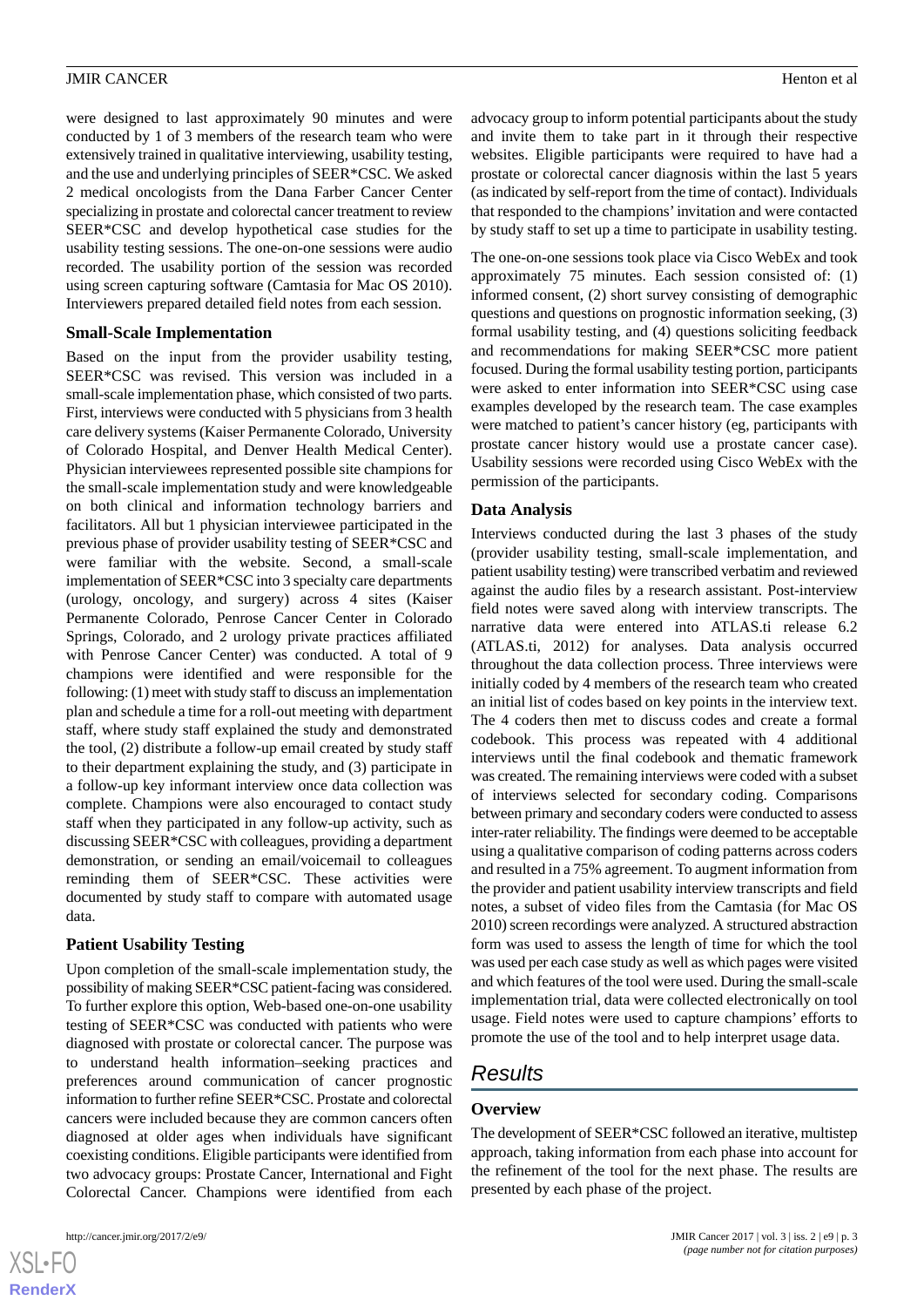Formative data collection efforts were conducted in the early development stage of SEER\*CSC and suggested potential user perspectives on utility, as well as improvements and safeguards for this prognostic tool to minimize its possible negative consequences. Information gathered by NCI through usability testing, surveys, and a 10 person focus group with patient advocates in 2005 and then again from 9 telephone interviews in 2008 identified similar themes. Patient advocates stated access to survival data is needed, but it must be presented less technically and in such a way as to keep hope alive.

Concern about misuse of prognostic information was noted by advocates. Examples included clinicians who may deny treatment to patients with a low survival rating and insurance companies using the information to ration or deny coverage for treatment. Some advocates further expressed how patients themselves might misuse or misinterpret prognostic information. However, there was consensus among advocates that prognosis information and crude survival data should be available to the patient community and that it would be of use to them. They stated that patients should be able to access any data available to their physicians, and most would use a print-out of SEER\*CSC's results as the basis for dialogue with their clinicians.

Subsequent feedback from physicians and cancer patient advocates on the wireframe of SEER\*CSC included: (1) many prognostic tools do not adequately account for comorbidities or account for how treatment affects prognosis, (2) SEER data are less biased than the data relied on by available prognostic tools, and (3) users are not allowed to enter clinically detailed specifications about cancer size and progression. Based on this feedback the initial version of the SEER\*CSC calculator was developed.

# **Provider Usability Testing**

A total of 57 provider interviews were conducted across four health care delivery systems. This included 36 physicians and 21 other types of providers (eg, nurse, pharmacist, and social worker). There was variability in terms of time in current position, with the majority being 1 to 5 years, followed by more than 10 years. Most providers saw cancer patients at least once per day. Demographics of provider interviewees are provided in [Table 1](#page-4-0).

In terms of usability, SEER\*CSC was generally regarded as professional, intuitive, easy-to-use and navigate, and visually appealing. However, there was confusion about how to navigate

to previously viewed pages, and that the user agreement and home page needed to be less information dense. Comments were very favorable for the prognostic information sections of the tool. Provider interviewees overwhelmingly felt it was important to include treatment information and the relationship with survival, as this information is key to having the prognosis conversation with their patients (see [Table 2\)](#page-5-0).

Based on this feedback, changes were made to SEER\*CSC (see [Figures 1](#page-6-0) and [2\)](#page-7-0). The most important changes involved revising the layout of the results page. This included changing the color of the charts to be more distinguishable, adjusting the years after diagnosis to default to 1, 5, and 10 years instead of 1, 3, and 5, and adding a Compare Another Patient feature that allows the user to compare 2 diagnoses using different criteria (eg, age, gender, and comorbid conditions). Additional changes included adding more information in the form of pop-up windows when hovering over a "?" throughout the tool and making the language on the website more concise.

# **Small-Scale Implementation**

After the physician usability testing, revisions were made to SEER\*CSC in preparation for the small-scale implementation. A total of 157 providers (including physicians and nurses) from 7 practices at 4 sites were assigned logins to participate in the implementation of SEER\*CSC. Overall, the tool was not widely adopted during the study. Data were tracked from mid-February to mid-May, 2013. During the 3 months of data tracking, usage was low and non-sustained. [Table 3](#page-8-0) shows that providers had a total of 23 sessions with 45 case scenarios entered, most of which were comparing 1 individual case with multiple modifications (eg, altering demographics, and comorbidities). Attempts to remind champions about contacting providers in their department to use SEER\*CSC were unsuccessful. This included up to 2 email reminders that provided language for champions to send to their departments with information about SEER\*CSC, the link to the SEER\*CSC portal, and a reminder how to log into the portal. Overall implementation of SEER\*CSC was not successful.

Exit interviews with the champions revealed that there are no incentives or infrastructure in place for providers to use Web-based prognostic tools. A majority stated they did not use tools when discussing prognosis with their patients because of time and preference/habit. Additional barriers to the implementation of SEER\*CSC included not having all the information providers wanted in the tool (eg, treatment), time to enter the data, and not having the tool as part of the electronic health record or readily available on the desktop.

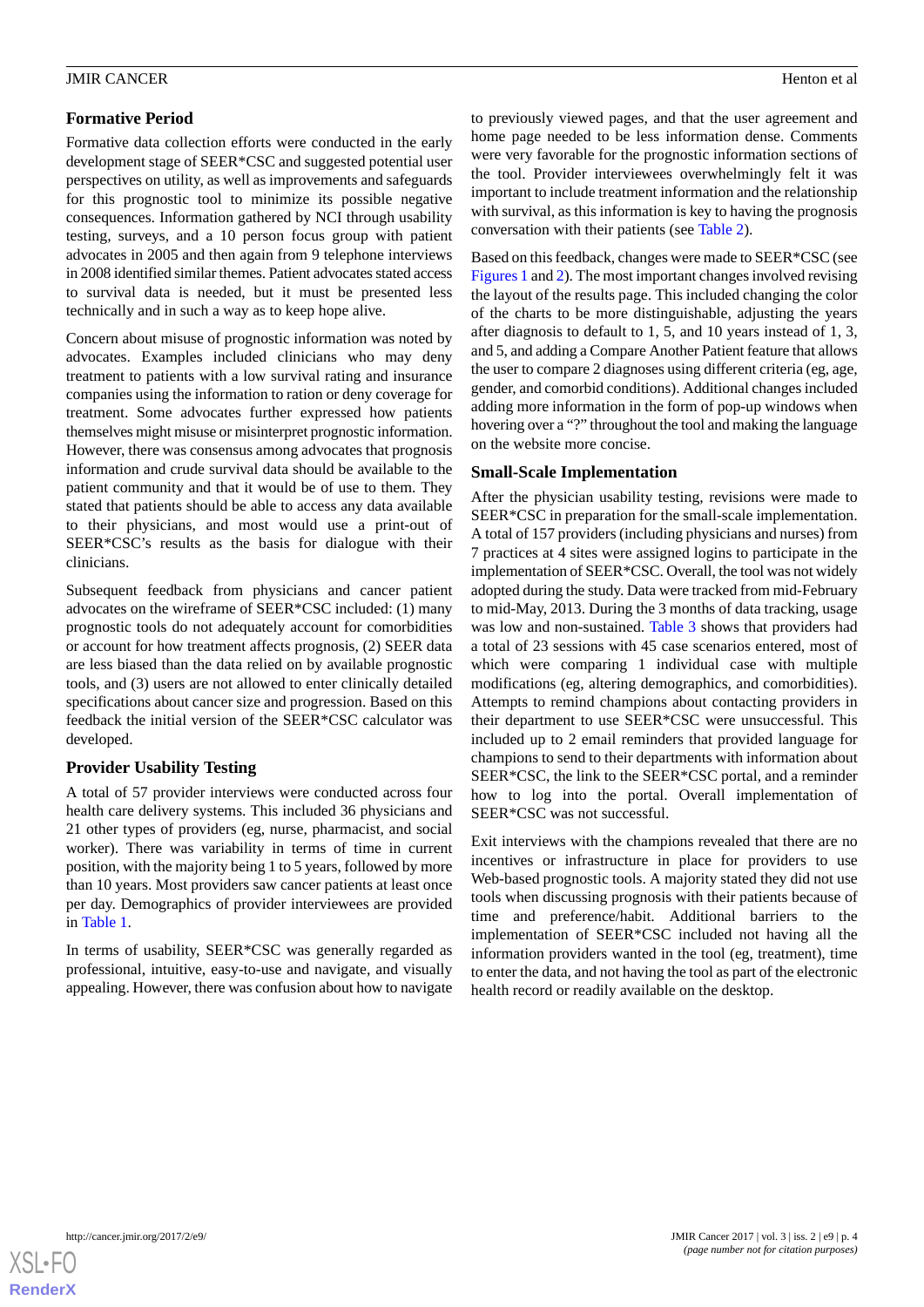<span id="page-4-0"></span>Table 1. Demographics of interviewees who participated in the provider usability testing sessions for Surveillance, Epidemiology and End Results Cancer Survival Calculator (SEER\*CSC).

| Characteristics (N=57)          | n(%)    |
|---------------------------------|---------|
| Gender                          |         |
| Male                            | 21(37)  |
| Female                          | 36(63)  |
| Age group, years                |         |
| Under 34                        | 10(21)  |
| 35-44                           | 20(35)  |
| $45 - 54$                       | 12(21)  |
| 55-64                           | 14(25)  |
| 65 and older                    | 1(2)    |
|                                 |         |
| Type of provider                |         |
| Clinical pharmacist             | 1(2)    |
| Nurse practitioner              | 6(11)   |
| Patient navigator/social worker | 3(5)    |
| Physician                       | 36(63)  |
| Physician assistant             | 2(4)    |
| Nurse                           | 7(12)   |
| Nurse care coordinator          | 2(4)    |
| <b>Specialty</b>                |         |
| Family medicine                 | 6(11)   |
| Internal medicine               | 8(14)   |
| Oncology                        | 17(30)  |
| Urology                         | 7(12)   |
| Surgery                         | 10(18)  |
| Radiology                       | 3(5)    |
| Radiation Oncology              | 2(4)    |
| Gastroenterology                | 2(4)    |
| Pharmacy                        | 1(2)    |
| Health education                | 1(2)    |
| Time in current position        |         |
| Less than one year              | 10(18)  |
| 1-5 years                       | 19(33)  |
| 6-10 years                      | 10(18)  |
| More than 10 years              | 18 (32) |
|                                 |         |
| Time in health care/medicine    |         |
| 0-5 years                       | 7(12)   |
| 6-10 years                      | 11(19)  |
| 11-15 years                     | 12(21)  |
| More than 15 years              | 27(47)  |

[XSL](http://www.w3.org/Style/XSL)•FO **[RenderX](http://www.renderx.com/)**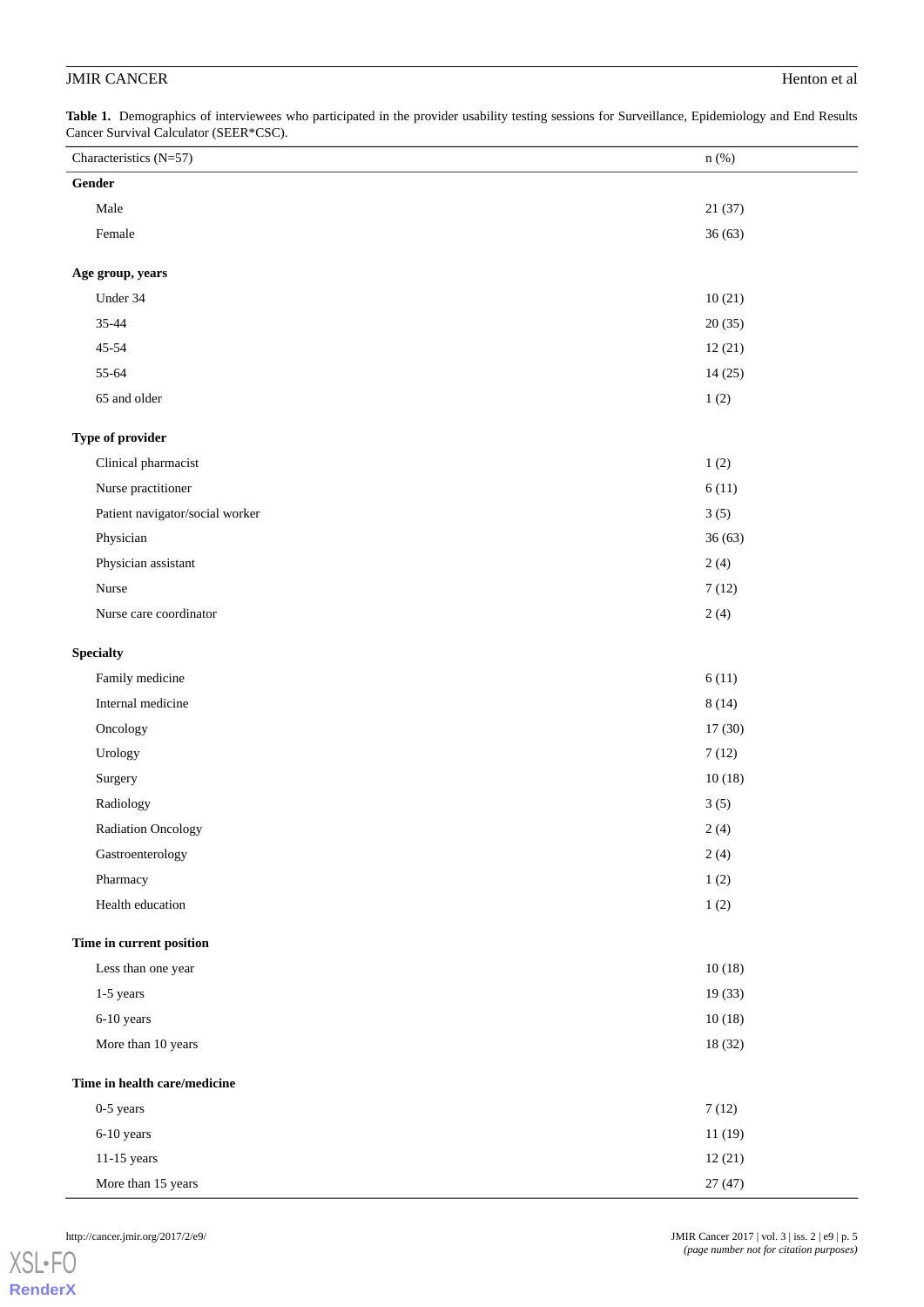| Characteristics $(N=57)$            | $n$ (%) |
|-------------------------------------|---------|
| Frequency of seeing cancer patients |         |
| At least once per day               | 38(67)  |
| At least once per week              | 14(25)  |
| Less than once per week             | 5(9)    |

<span id="page-5-0"></span>**Table 2.** Summary of combined physician and patient usability testing feedback of Surveillance, Epidemiology and End Results Cancer Survival Calculator (SEER\*CSC).

| Section                             | Issue identified                                                                                                                                                                                                                                                                                                                                                    | Recommendation                                                                                                                                                                                                                                                                                                   |
|-------------------------------------|---------------------------------------------------------------------------------------------------------------------------------------------------------------------------------------------------------------------------------------------------------------------------------------------------------------------------------------------------------------------|------------------------------------------------------------------------------------------------------------------------------------------------------------------------------------------------------------------------------------------------------------------------------------------------------------------|
| Starting pages                      | Not all users (especially non-cancer specialist providers) were<br>familiar with SEER (Surveillance, Epidemiology, and End Re-<br>sults).                                                                                                                                                                                                                           | SEER needs to be better explained (in lay terms) on the home<br>page so users who are not familiar with SEER can also understand<br>the term and reliability of the source. In addition, SEER should<br>be explained on the output pages for those that skip the home<br>page and move right to the calculators. |
| Prostate disease<br>characteristics | Concerns were raised about the appropriateness of selected cate-<br>gories for Gleason score. Many argued that more recent clinical<br>evidence suggests different categorization of the patients based<br>on their Gleason score. Most suggested three categories with<br>varying cut-off values (eg, 6 and less; 7-8, 9-10).                                      | Categorization of cases based on Gleason score should be recon-<br>sidered or existing categorization should be justified.                                                                                                                                                                                       |
| Prostate disease<br>characteristics | Non-cancer specialists were not always familiar with Gleason<br>score and would have appreciated guidance and definition of the<br>exact clinical meaning and origin of this value. Also, the cate-<br>gories of pre-treatment, pure clinical, and pathologic stage were<br>not intuitive for all interviewees.                                                     | Provide definition in the form of pop-up window. It would be<br>important to provide clear explanation on pre-treatment, pure<br>clinical, and pathologic stages since these categories were not<br>always intuitive for interviewees.                                                                           |
| Prostate disease<br>characteristics | A few interviewees mentioned that prostate-specific antigen<br>(PSA) values should be added to the algorithm, although one<br>specialist thought that PSA has less impact on prognosis than<br>Gleason score. Several patient users asked why PSA was not in-<br>cluded.                                                                                            | While inclusion of PSA values into the algorithm might not be<br>feasible, explanation on why and how the lack of PSA might<br>impact outcomes might increase the trust of providers in the re-<br>sults provided by the tool.                                                                                   |
| Comorbidity<br>calculator           | Many providers expressed general agreement with the accuracy<br>of the health status adjusted age, although several expressed<br>concerns and/or confusion about how adjusted age is calculated<br>and whether interactions or simple additive models are used.                                                                                                     | Providing link to the calculations or method used for age adjust-<br>ment based on comorbidities should be provided.                                                                                                                                                                                             |
| Comorbidity<br>calculator           | Many users wanted to know how the list of comorbidities included<br>in the calculator was selected.                                                                                                                                                                                                                                                                 | The reason for the choices of conditions in comorbidity calculator<br>should be made more transparently available for users.                                                                                                                                                                                     |
| Comorbidity<br>calculator           | Many providers and patients did not understand why comorbidity<br>data are not available for those under 66, suggesting that an ex-<br>planation is needed. While some providers knew that the comor-<br>bidity calculator is only available for those 66 and over, most did<br>not know the reason for this, and some incorrectly speculated as<br>to the reasons. | It should be more prominently displayed why comorbidity calcu-<br>lator is not available for those under 66.                                                                                                                                                                                                     |
| Summary of re-<br>sults             | Print, email, and link functions were regarded as useful services<br>by many interviewees. When testing these functionalities some<br>issues were noted by our research team.                                                                                                                                                                                       | Print, email, link functions need to be thoroughly tested for<br>proper functioning.                                                                                                                                                                                                                             |
| Summary of re-<br>sults             | A number of users did not note the Modify chart option and<br>needed to be prompted to use this functionality. Furthermore,<br>patient interviewees wanted to see survival data projections be-<br>yond 10 years, going up to at least 20 years.                                                                                                                    | Arrangement of the Summary of Results page should be consid-<br>ered to better differentiate the Update charts and extend survival<br>data calculations up to 20 years.                                                                                                                                          |
| Additional re-<br>sources           | One consideration might be to continually update and refine the<br>patient and physician resources, particularly as new information<br>becomes available. Providers and patients truly saw the value in<br>having these resources and would appreciate them most if they<br>knew it was the latest and greatest information.                                        | Addition of currently available Web-based prognostic tools and<br>guidance on when to use those (from our systematic review)<br>could be one added resource.                                                                                                                                                     |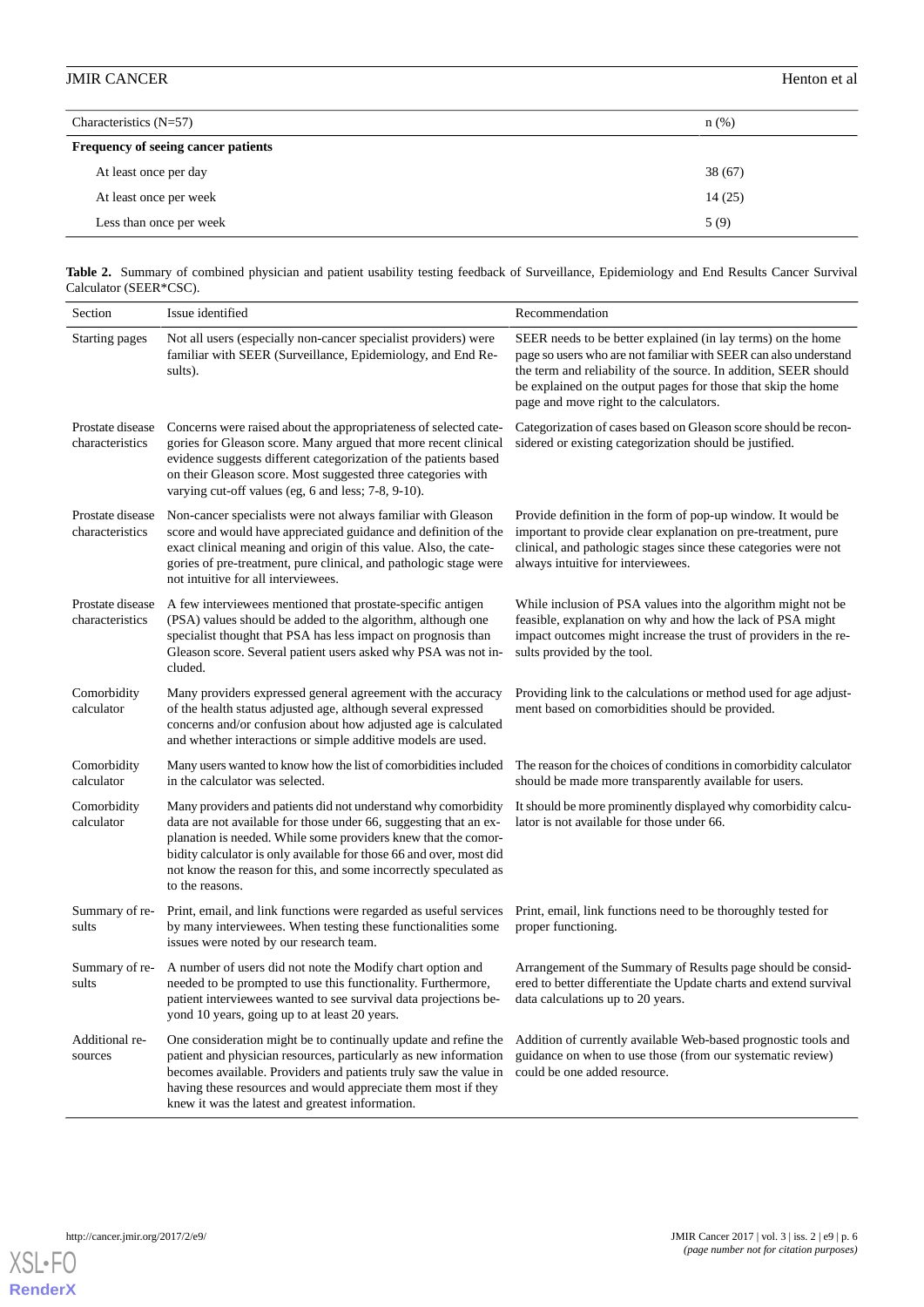<span id="page-6-0"></span>Figure 1. Screenshot of Surveillance, Epidemiology and End Results Cancer Survival Calculator's (SEER\*CSC) Summary of Results page before physician usability testing.

| <b>Summary of Results</b>                                                                                                                                                                                                                                                                                                                                                                                                           |                                                                                                                             |                                                                                                                                                               | <b>最Print   図 Email  </b><br>ee Link                                                                                                                                                                                                                                                                                                                                                |
|-------------------------------------------------------------------------------------------------------------------------------------------------------------------------------------------------------------------------------------------------------------------------------------------------------------------------------------------------------------------------------------------------------------------------------------|-----------------------------------------------------------------------------------------------------------------------------|---------------------------------------------------------------------------------------------------------------------------------------------------------------|-------------------------------------------------------------------------------------------------------------------------------------------------------------------------------------------------------------------------------------------------------------------------------------------------------------------------------------------------------------------------------------|
| <b>Patient Prognosis</b><br>Legend<br>number who will likely die from their cancer<br>$\Lambda$ = number who will likely die from other health related causes<br>$\Lambda$ = number who will likely survive<br>1 Year After Diagnosis<br>888888<br>春春<br>8888888888<br>合合合合<br>44                                                                                                                                                   | <b>3 Years After Diagnosis</b><br><b>0000000000</b><br>0000000000<br><b>88888888888</b><br><b>88888888</b><br>ā<br>ÕÕ.<br>٥ | <b>5 Years After Diagnosis</b><br>ふふふ<br>Ą.<br>**********<br>õ<br>000000                                                                                      | <b>Patient Characteristics</b><br><b>Health Status</b><br><b>Adjusted Age: 91</b><br>Co-morbidities used to calculate health<br>status adjusted age:<br>- Acute Myocardial Infarction<br><b>Congestive Heart Failure</b><br>Chronic Obstructive Pulmonary Disease<br>Rheumatologic Disease<br>Diabetes With Sequelae<br>Modify Health Status<br>Age at Diagnosis: 71<br>Race: White |
| It is estimated that by:<br>1 year after diagnosis:<br>Approximately 3 out of 100 will die from their cancer,<br>Approximately 15 out of 100 will die from other causes,<br>Approximately 82 out of 100 will survive.<br>3 years after diagnosis:                                                                                                                                                                                   |                                                                                                                             | <b>Modify Charts</b><br>Type: People Chart<br>Y<br>$\checkmark$<br>Chart 1: 1 year after diagnosis<br>$\ddot{\phantom{1}}$<br>Chart 2 3 years after diagnosis | Sex: Female<br>Marital Status: Married (including<br>common law)<br>Modify Patient Demographics                                                                                                                                                                                                                                                                                     |
| Approximately 8 out of 100 will die from their cancer,<br>Approximately 40 out of 100 will die from other causes,<br>Approximately 52 out of 100 will survive.<br>5 years after diagnosis:<br>Approximately 11 out of 100 will die from their cancer,<br>Approximately 58 out of 100 will die from other causes,<br>Approximately 31 out of 100 will survive.                                                                       | <b>View Data For All Years</b>                                                                                              | $\ddot{\phantom{0}}$<br>Chart $3.5$ years after diagnosis<br>Update Charts                                                                                    | Type of Cancer: Colorectal Cancer<br>Sub Site: Distal (Descending<br>Colon, Sigmoid Colon,<br>Rectosigmoid Junction)<br><b>AJCC Stage: Stage IIIA</b><br>Grade: High Grade (Poorly<br>Differentiated and Undiff)                                                                                                                                                                    |
| <b>Reminder</b><br>causes with a pretty high degree of certainty, it is important to remind patients that<br>statistical calculations are based on large numbers of individuals so there is no way<br>of knowing how they apply to a single person.<br>To explain this to a patient, it might be useful to use the following example:<br>Think about tossing a coin. Statistics tells us that out of 100 times a coin is tossed, it |                                                                                                                             | Though statisticians can estimate the number of people who<br>will survive their cancer, die from cancer, or die from other                                   | Modify Disease Characteristics<br><b>Additional Resources</b><br><b>Patient Resources</b><br><b>Physician Resources</b>                                                                                                                                                                                                                                                             |

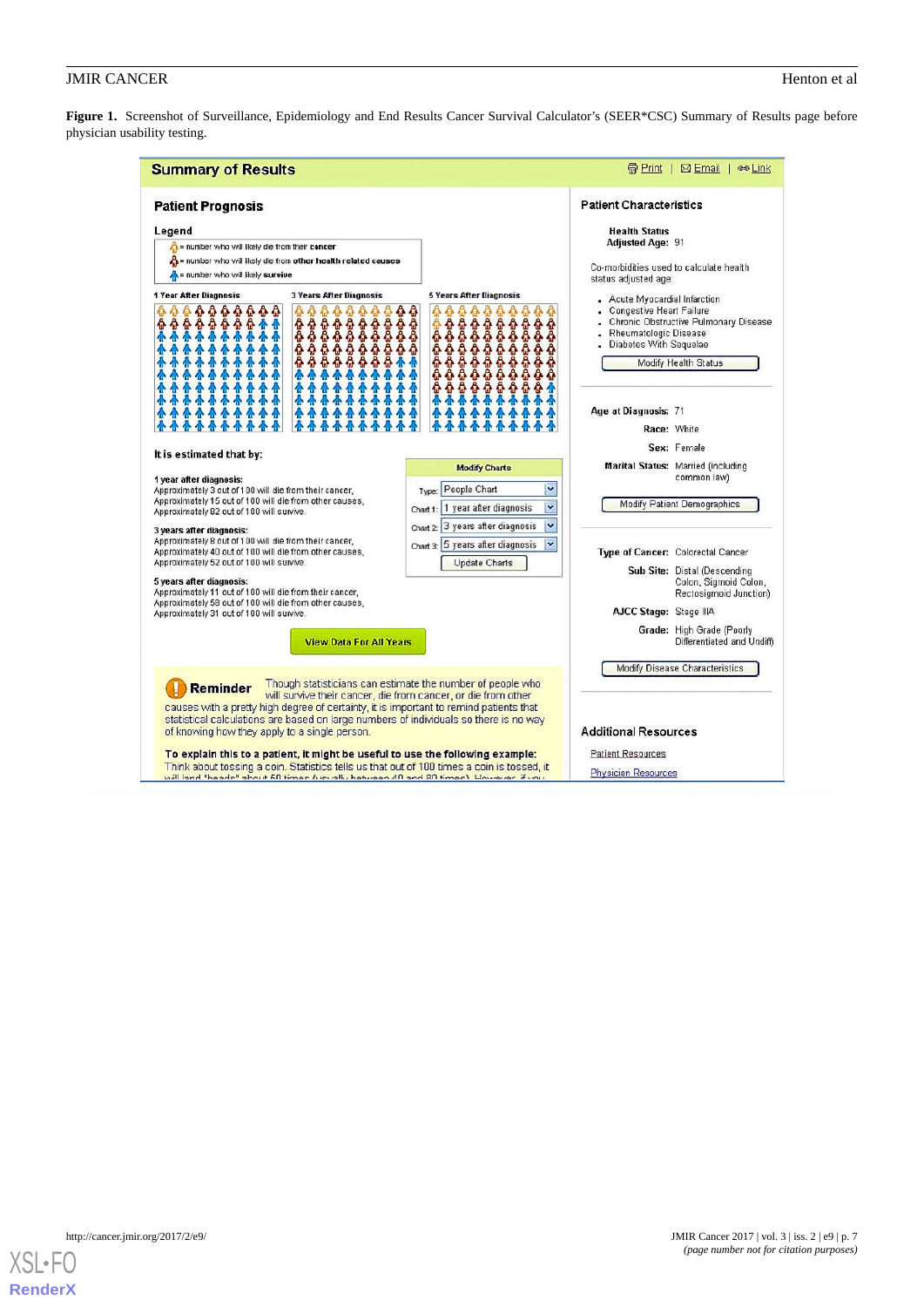<span id="page-7-0"></span>**Figure 2.** Screenshot of Surveillance, Epidemiology and End Results Cancer Survival Calculator's (SEER\*CSC) Summary of Results page after physician usability testing.

| <b>Additional Chart Options</b>                                                                                                         |                                                                                        |                                                                                          |                                                                                                                  |  |
|-----------------------------------------------------------------------------------------------------------------------------------------|----------------------------------------------------------------------------------------|------------------------------------------------------------------------------------------|------------------------------------------------------------------------------------------------------------------|--|
| <b>Chart Type:</b>                                                                                                                      | Chart 1:                                                                               | Chart 2:                                                                                 | Chart 3:                                                                                                         |  |
| People Chart (Selected Years) v<br>1 year after diagnosis<br>v                                                                          |                                                                                        | 5 years after diagnosis<br>v                                                             | 10 years after diagnosis                                                                                         |  |
| <b>Update Charts</b>                                                                                                                    |                                                                                        |                                                                                          |                                                                                                                  |  |
| <b>Patient Prognosis Estimates</b>                                                                                                      |                                                                                        |                                                                                          | <b>Patient Characteristics</b>                                                                                   |  |
| 1 Year After Diagnosis<br>↑ 7 out of 100 will likely die from cancer                                                                    |                                                                                        | <b>Age at Diagnosis:</b><br>$+55$                                                        |                                                                                                                  |  |
|                                                                                                                                         |                                                                                        | <b>Health Status Adjusted Age:</b><br>$+83$                                              |                                                                                                                  |  |
|                                                                                                                                         | 10 out of 100 will likely die from other causes<br>会 83 out of 100 will likely survive |                                                                                          | Life Expectancy Without Cancer:<br>$+7$ years                                                                    |  |
|                                                                                                                                         |                                                                                        |                                                                                          | Co-morbidities used to calculate health<br>status adjusted age:<br>+ Congestive Heart Failure<br>+ Renal Disease |  |
|                                                                                                                                         | <b>5 Years After Diagnosis</b>                                                         |                                                                                          | Race:<br>$+ Black$                                                                                               |  |
|                                                                                                                                         | ↑ 27 out of 100 will likely die from cancer                                            |                                                                                          | Sex:<br>$+ Make$                                                                                                 |  |
| 1 37 out of 100 will likely die from other causes<br>令 36 out of 100 will likely survive                                                |                                                                                        | <b>Marital Status:</b><br>+ Not Married (never married, separated,<br>divorced, widowed) |                                                                                                                  |  |
|                                                                                                                                         |                                                                                        |                                                                                          | <b>Type of Cancer:</b><br>+ Colorectal Cancer                                                                    |  |
|                                                                                                                                         | <b>10 Years After Diagnosis</b>                                                        |                                                                                          | Sub Site:<br>+ Proximal (Cecum, Ascending Colon, Hepatic<br>Flexure, Transverse Colon, Splenic Flexure)          |  |
| ↑ 31 out of 100 will likely die from cancer<br>6 56 out of 100 will likely die from other causes<br>令 13 out of 100 will likely survive |                                                                                        |                                                                                          | AJCC Stage:<br>+ Stage IIB (post surgery)                                                                        |  |
|                                                                                                                                         |                                                                                        |                                                                                          |                                                                                                                  |  |
|                                                                                                                                         |                                                                                        |                                                                                          | Grade:<br>* Low Grade (Well or Moderately Differentiated)                                                        |  |
|                                                                                                                                         |                                                                                        |                                                                                          | <b>Compare Another Patient</b>                                                                                   |  |
|                                                                                                                                         |                                                                                        |                                                                                          | <b>Start Over</b>                                                                                                |  |

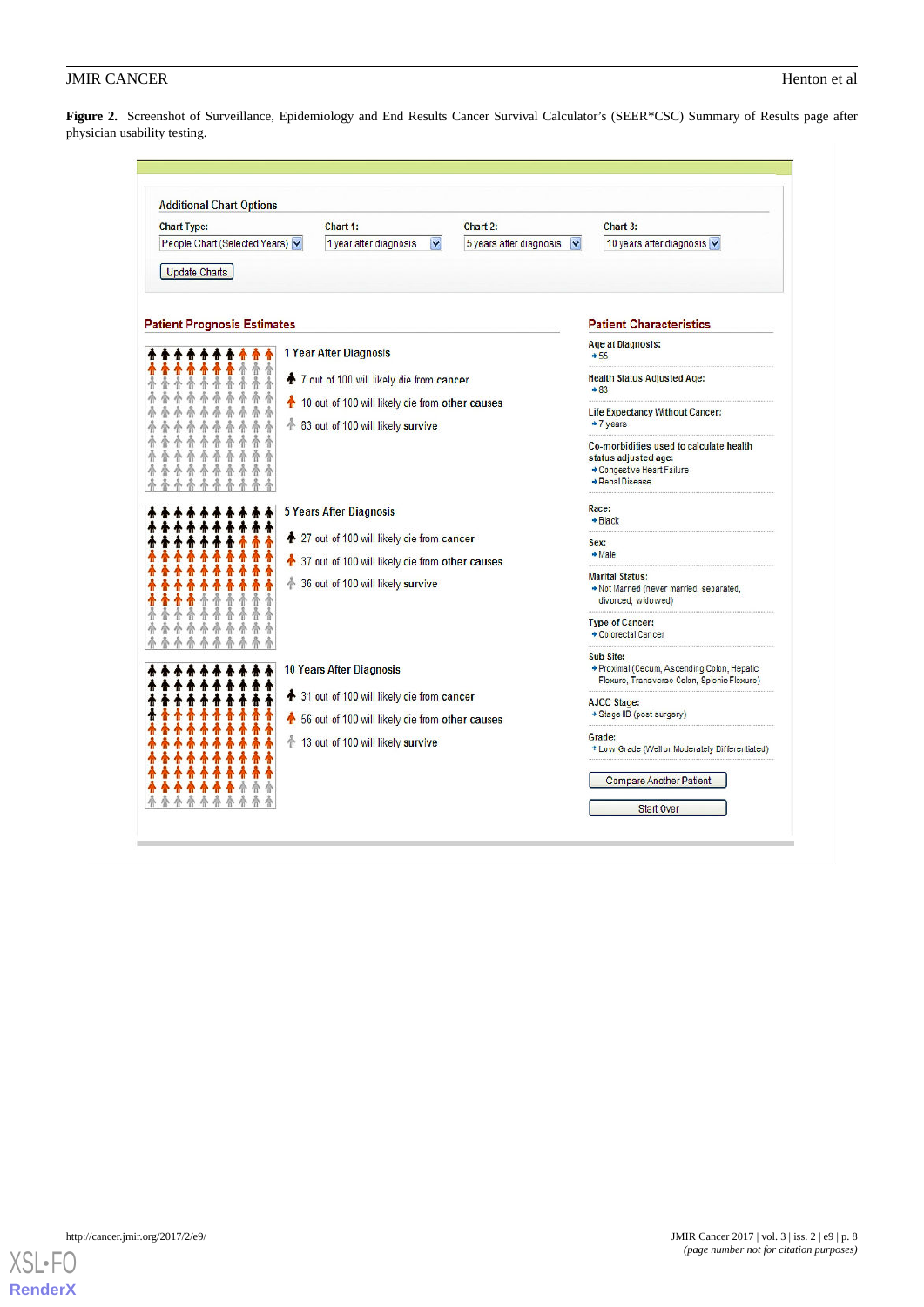<span id="page-8-0"></span>**Table 3.** Data tracking of Surveillance, Epidemiology and End Results Cancer Survival Calculator (SEER\*CSC) usability during small-scale implementation in clinical care settings.

| Data tracking in clinical care settings | Data pull 1:               | Data pull 2:          |
|-----------------------------------------|----------------------------|-----------------------|
|                                         | February 19-April 18, 2013 | April 18-May 17, 2013 |
| Number of case scenarios                | 30                         | 15                    |
| Type of cancer                          |                            |                       |
| Prostate                                | 22                         | 8                     |
| Colorectal                              | 8                          | 7                     |
| Total number of individual providers    | 8 <sup>a</sup>             | $\overline{4}$        |
| Uses by site                            |                            |                       |
| <b>KP Urology</b>                       | $\boldsymbol{2}$           | $\overline{2}$        |
| <b>KP</b> Oncology                      | $\mathbf{1}$               | $\boldsymbol{0}$      |
| <b>KP</b> Surgery                       | 1                          | $\boldsymbol{0}$      |
| Penrose-GI                              | $\overline{c}$             | $\overline{2}$        |
| Penrose-Radiation Oncology              | 1                          | $\theta$              |
| Private Urology Practice 1              | $\mathbf{1}$               | $\mathbf{0}$          |
| Private Urology Practice 2              | $\mathbf{0}$               | $\mathbf{0}$          |
| Total number of sessions                | $15^{\rm b}$               | 8                     |
| <b>Sessions by site</b>                 |                            |                       |
| <b>KP Urology</b>                       | 6                          | 5                     |
| <b>KP</b> Oncology                      | 1                          | $\mathbf{0}$          |
| <b>KP</b> Surgery                       | 1                          | $\theta$              |
| Penrose-GI                              | 4                          | 3                     |
| Penrose-Radiation Oncology              | 2                          | $\overline{0}$        |
| Private Urology Practice 1              | 1                          | $\mathbf{0}$          |
| Private Urology Practice 2              | $\boldsymbol{0}$           | $\boldsymbol{0}$      |

<sup>a</sup>8 individual users signed on to the site; only 7 entered case information.

<sup>b</sup>15 sessions among 8 individual users; only 7 users entered case information.

# **Patient Usability Testing**

In addition to the small-scale implementation of the SEER\*CSC, usability testing and interviews were conducted with patients. A total of 14 individuals completed one-on-one sessions; 7 diagnosed with prostate cancer and 7 diagnosed with colorectal cancer. Patient participants had either completed their course of treatment or were in active surveillance or watchful waiting. [Table 4](#page-9-0) provides a summary of the patient characteristics. Overall, the reactions to SEER\*CSC were positive. Patients felt the Internet was a valuable tool to inform them about their diagnosis and was necessary to help them prepare for conversations with their health care team as they moved through the disease care process.

Patients felt SEER\*CSC was easy to navigate, easy to enter the data given, and provided information that would be useful to someone who was recently diagnosed with cancer. Many commented on liking the ability to choose the graphical representation of the results that best meet their needs and ability to understand. They also mentioned liking the additional resources provided. There was some concern as to whether a patient would have the information necessary to complete the disease characteristics section of the tool. The majority commented on the language and terminology used throughout the tool and that it was a limitation to using SEER\*CSC. Another major weakness identified was the lack of treatment options in the calculations.

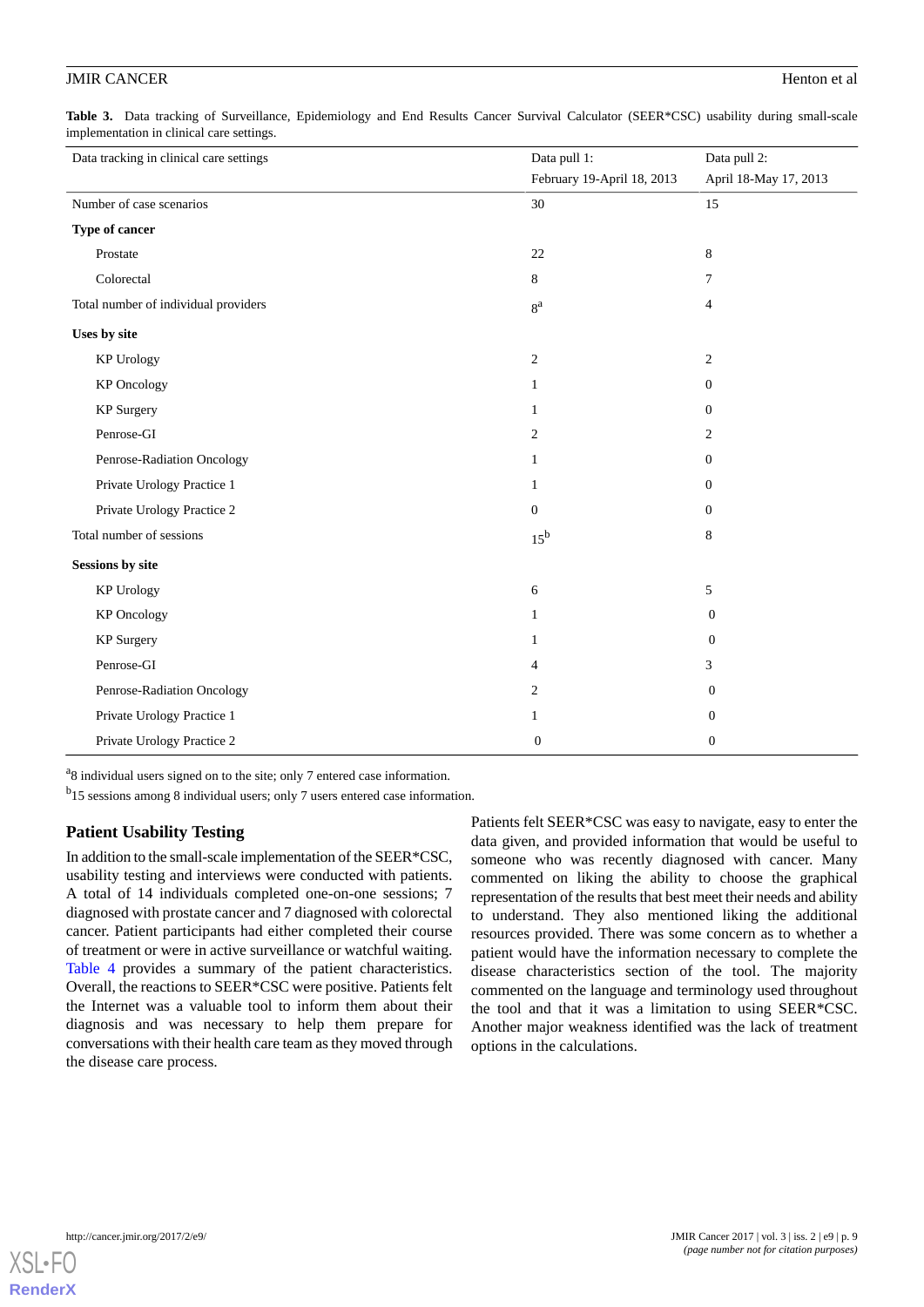<span id="page-9-0"></span>**Table 4.** Demographics of interviewees who participated in the patient usability testing sessions for Surveillance, Epidemiology and End Results Cancer Survival Calculator (SEER\*CSC).

| Characteristics                  | Prostate cancer diagnosis   | Colorectal cancer diagnosis |
|----------------------------------|-----------------------------|-----------------------------|
| Gender                           |                             |                             |
| Male                             | $\boldsymbol{7}$            | $\sqrt{3}$                  |
| Female                           |                             | $\overline{4}$              |
| Age, years                       |                             |                             |
| $35 - 44$                        |                             | $\mathbf{1}$                |
| $45 - 54$                        | $\ensuremath{\mathfrak{Z}}$ |                             |
| 55-64                            | $\ensuremath{\mathfrak{Z}}$ | $\overline{4}$              |
| $65+$                            | $\mathbf{1}$                | $\sqrt{2}$                  |
| Race/Ethnicity                   |                             |                             |
| Non-white                        |                             | $\mathbf{1}$                |
| White                            | $\boldsymbol{7}$            | $7^{\mathrm{a}}$            |
| <b>Stage at Cancer Diagnosis</b> |                             |                             |
| Stage I                          | $\ensuremath{\mathfrak{Z}}$ | $\mathbf{1}$                |
| Stage II                         | $\mathbf{1}$                | $\mathbf{1}$                |
| Stage III                        | $\sqrt{2}$                  | $\sqrt{2}$                  |
| Stage IV                         |                             | $\sqrt{3}$                  |
| Unknown                          | $\mathbf{1}$                |                             |
| <b>Time Since Diagnosis</b>      |                             |                             |
| 1 year                           | $\mathbf{1}$                | $\mathfrak{Z}$              |
| 2 years                          | $\mathbf{1}$                | $\sqrt{2}$                  |
| 3 years                          | $\sqrt{2}$                  |                             |
| 4 years                          | $\ensuremath{\mathfrak{Z}}$ |                             |
| 5 years                          |                             | $\mathbf{2}$                |

<sup>a</sup>Participant identified with two.

# *Discussion*

### **Principal Findings**

SEER\*CSC is an interactive, Web-based prognostic tool using SEER and linked Medicare data that was developed, tested, and implemented over 4 phases. Overall, providers responded positively to the tool, with some recommended changes, which led to testing it in real-world, clinic settings. Providers expressed their support in patients having access to SEER\*CSC. With supplemental funding, patients were given the opportunity to test the tool to gauge whether the information was understandable and whether it was something they would use.

Despite the positive feedback and enthusiasm about the tool, use during the small-scale implementation was low. Lack of utilization of tools is not new in health care settings. Studies have shown that while a number of tools, such as decision aids (DA) and other prognostic, Web-based tools, have increased in development, very few are thoroughly evaluated and/or implemented into routine practice [[6](#page-11-5)[,10](#page-11-9)-[13\]](#page-11-10). Although current studies have shown that these types of tools help patients reduce decisional conflict, increase understanding of diagnosis, and

[XSL](http://www.w3.org/Style/XSL)•FO **[RenderX](http://www.renderx.com/)**

increase patient-provider communication [[14,](#page-11-11)[15](#page-11-12)], there are still many factors that hinder dissemination and implementation (D&I) into real-world, clinical practice.

Based on our study, we postulate the following reasons for low uptake of SEER\*CSC. First, the time required to enter necessary data. Clinicians noted that having a tool like SEER\*CSC integrated into the EHR system, instead of freestanding, would decrease data entry burden. However, if it remains freestanding, non-physicians, such as nurses and navigators who initially spend time with the patient, could have an opportunity to fill in the data prior to the patient meeting with the physician, thus decreasing time that would otherwise be taken away from patient-physician interaction. Second, SEER\*CSC lacks treatment options. Currently, it only provides prognostic information, which is just one part of the conversation physicians and providers have when it comes to cancer diagnosis and treatment. Physicians want to share treatment alternatives with patients. Patients not only want to know what their treatment options are, but how it will affect their prognosis, and then discuss those treatment options with their provider. However, currently no single tool provides everything. Third, providers know the prognostic information needed to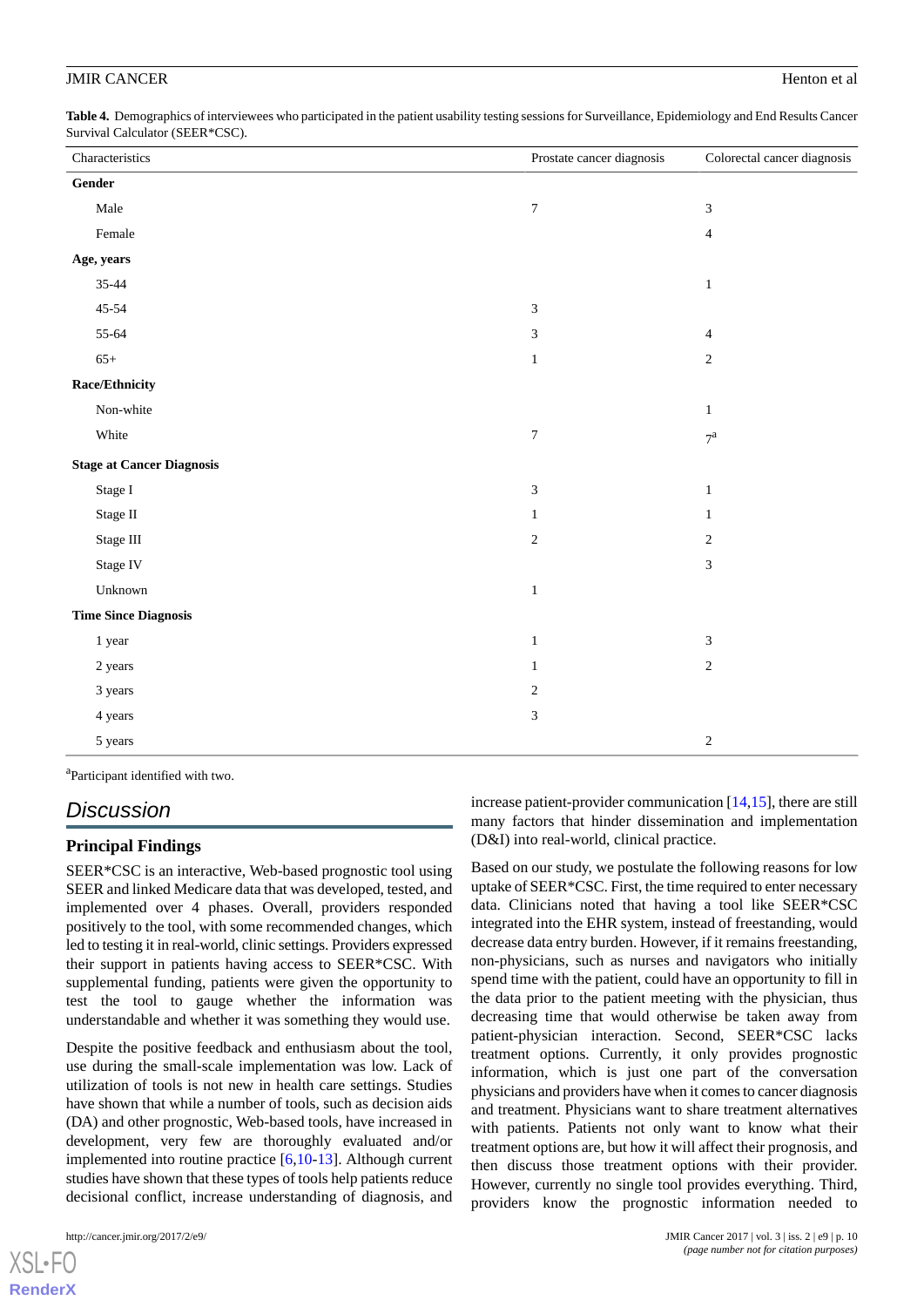communicate with their patient, hence they do not rely on tools. Even though development of DAs are increasing, it is not yet commonplace for physicians to use them in their practice, know they have been developed and tested, or have easy access to them in their workplace.

### **Lessons Learned**

Development of new physician or patient facing products that are designed to facilitate communication and care need to include a number of factors and follow a few basic design principles. As suggested by Kreuter and Dearing and Brownson and colleagues [\[16](#page-11-13),[17\]](#page-11-14), using the Designing for Dissemination and Implementation (D4D&I) principles can increase the likelihood that the final product will be adopted, implemented and used in a sustained manner. Based on one of the D4D&I principles, a key lesson learned from the small-scale implementation study was engaging various stakeholders (ie, patients, physicians, caregivers, health care system leaders) early in the project (ideally in the development of the study design) and continually engaging with these groups throughout the study. Gaining support and input from those who will not only use the tool (the end user), but also those who will support the end user is essential to ensure utilization and satisfaction. Similarly, while engagement is a continual process, so is the iterative process in the development of the end product. The end product should evolve based on the needs of and testing by the end users. Patients experiencing a cancer diagnosis can have a vast health care team, including specialists, pharmacists, navigators, and nurses. As a result, the development, testing, and implementation of a decision aid needs to have input from an interdisciplinary team as well as the patients they serve.

Another important factor in designing for dissemination and implementation is to understand what barriers and facilitators exist for the implementation of these aids in the health care setting and what additional resources are needed to make their implementation successful. In our study, we collected information on barriers and facilitators of local adoption and implementation (eg, exiting channels, processes, and provider preferences). However, more work needs to be done to further explore the multilevel context in which these decision aids are implemented and used in a sustainable manner. Tools like the one developed as part of the My Own Health Report study for the pragmatic, mixed methods, and multilevel assessment of context can support such data collection [\[18](#page-11-15)].

# **Limitations**

This study is not without limitations. The small-scale implementation trial was conducted in a small number of settings with little geographic diversity. Expanding to a large number of clinics across more diverse settings and patient populations may have provided different utilization patterns and better integration into practice. All of these settings had electronic health records, and thus providers would have liked the tool integrated into the system for ease of use. Testing the use of this tool in clinical settings that do not have an electronic health record or resource poor environments in terms of decision aids and decision support tools might have provided different results. Further exploration is warranted.

# **Future Implications**

As a result of the efforts described in this paper, 2 major steps were taken. Given the major impediments to deploying a tool like this in a clinical setting, and the strong movement towards open access to health information, a decision was made to turn SEER\*CSC into a public-facing application. Given the considerable use of technical medical language necessary to describe a tumor, this has required extensive revisions to the user interface to explain terms and make the overall language more understandable to a general audience. In addition, appropriate language on intended use and disclaimers must be added. Work on this is underway. Second, while no single tool can address all questions and with more tools being made available, it can be quite confusing to both physicians and patients which tools are most appropriate for which situations. The National Cancer Institute is supporting pilot work to integrate sets of high quality tools so their appropriate use case in the clinical decision pathway is clearer (eg, just after diagnosis, after initial surgery and prior to adjuvant therapy, and after a relapse).

Web-based prognostic tools face major challenges as they compete with many other priorities for the time of health care professionals. Streamlining their use (eg, by incorporation into EHRs), making sure there is institutional support, and making available information that is immediately actionable may all be necessary but not always sufficient conditions for their widespread acceptance. Making tools available to the general public faces challenges such as overcoming technical language necessary to describe the extent of disease, making sure that the tool and its limitations are properly understood, and avoiding discouraging patients with poor prognosis from having hope. The development of meta-tools for understanding the strengths and limitations of various tools and the place of each in the clinical decision making pathway are necessary. Despite these major obstacles, prognostic tools are important instruments to make sure evidence-based medicine makes its way into clinical practice and the shared decision-making conversation.

# **Acknowledgments**

We would like to thank the following individuals for their insights and contributions to the SEER\*CSC project: Whitney Jones, Tristan Sanders, James Dearing, Larissa Nekhlyudov, Alfred Marcus, Sheana Bull, Russ Glasgow, and Brad Hesse. This work was supported by the National Cancer Institute at the National Institutes of Health, grant number P20 CA137219. All statements in this report, including its findings and conclusions, are solely those of the authors and do not necessarily represent the views of the Patient-Centered Outcomes Research Institute (PCORI), its Board of Governors, or Methodology Committee, and the National Cancer Institute.

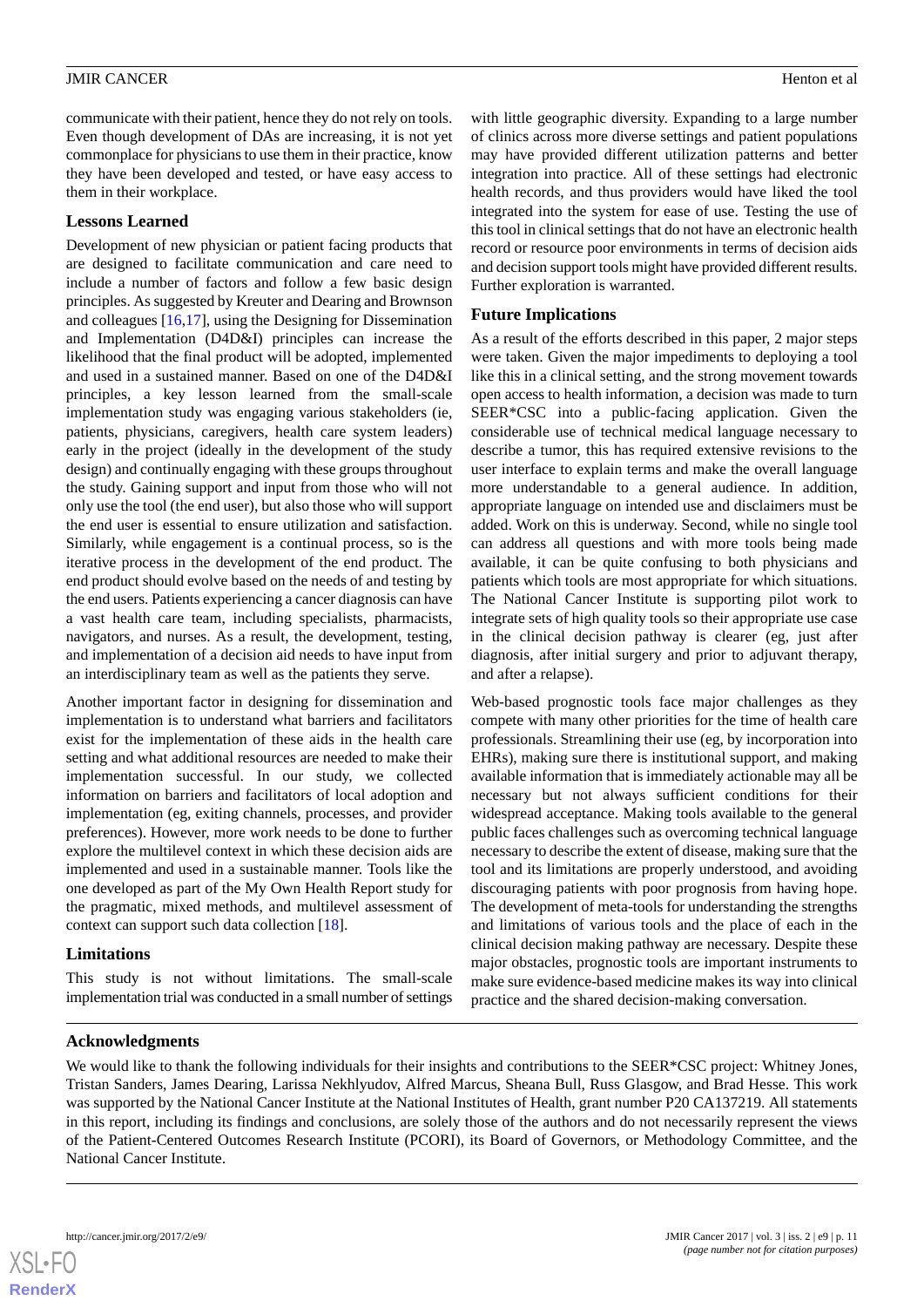# **Conflicts of Interest**

None declared.

#### <span id="page-11-0"></span>**References**

- <span id="page-11-1"></span>1. Baro E, Degoul S, Beuscart R, Chazard E. Toward a literature-driven definition of big data in healthcare. Biomed Res Int 2015;2015:639021 [[FREE Full text](https://dx.doi.org/10.1155/2015/639021)] [doi: [10.1155/2015/639021\]](http://dx.doi.org/10.1155/2015/639021) [Medline: [26137488](http://www.ncbi.nlm.nih.gov/entrez/query.fcgi?cmd=Retrieve&db=PubMed&list_uids=26137488&dopt=Abstract)]
- <span id="page-11-2"></span>2. Murdoch TB, Detsky AS. The inevitable application of big data to health care. J Am Med Assoc 2013 Apr 03;309(13):1351-1352. [doi: [10.1001/jama.2013.393](http://dx.doi.org/10.1001/jama.2013.393)] [Medline: [23549579\]](http://www.ncbi.nlm.nih.gov/entrez/query.fcgi?cmd=Retrieve&db=PubMed&list_uids=23549579&dopt=Abstract)
- <span id="page-11-3"></span>3. Blumenthal D, Tavenner M. The "meaningful use" regulation for electronic health records. N Engl J Med 2010 Aug 05;363(6):501-504. [doi: [10.1056/NEJMp1006114\]](http://dx.doi.org/10.1056/NEJMp1006114) [Medline: [20647183\]](http://www.ncbi.nlm.nih.gov/entrez/query.fcgi?cmd=Retrieve&db=PubMed&list_uids=20647183&dopt=Abstract)
- <span id="page-11-4"></span>4. Hansen M, Miron-Shatz T, Lau AY, Paton C. Big data in Science and Healthcare: a review of recent literature and perspectives. Contribution of the IMIA Social Media Working Group. Yearb Med Inform 2014 Aug 15;9:21-26 [\[FREE](http://europepmc.org/abstract/MED/25123717) [Full text\]](http://europepmc.org/abstract/MED/25123717) [doi: [10.15265/IY-2014-0004\]](http://dx.doi.org/10.15265/IY-2014-0004) [Medline: [25123717](http://www.ncbi.nlm.nih.gov/entrez/query.fcgi?cmd=Retrieve&db=PubMed&list_uids=25123717&dopt=Abstract)]
- <span id="page-11-5"></span>5. Maier C, Bürkle T, Prokosch H, Ganslandt T. Case-based visualization of a patient cohort using SEER epidemiologic data. Stud Health Technol Inform 2014;198:133-140. [Medline: [24825695](http://www.ncbi.nlm.nih.gov/entrez/query.fcgi?cmd=Retrieve&db=PubMed&list_uids=24825695&dopt=Abstract)]
- <span id="page-11-6"></span>6. Rabin BA, Gaglio B, Sanders T, Nekhlyudov L, Dearing JW, Bull S, et al. Predicting cancer prognosis using interactive online tools: a systematic review and implications for cancer care providers. Cancer Epidemiol Biomarkers Prev 2013 Oct;22(10):1645-1656 [\[FREE Full text\]](http://cebp.aacrjournals.org/cgi/pmidlookup?view=long&pmid=23956026) [doi: [10.1158/1055-9965.EPI-13-0513\]](http://dx.doi.org/10.1158/1055-9965.EPI-13-0513) [Medline: [23956026](http://www.ncbi.nlm.nih.gov/entrez/query.fcgi?cmd=Retrieve&db=PubMed&list_uids=23956026&dopt=Abstract)]
- <span id="page-11-7"></span>7. Barry MJ, Edgman-Levitan S. Shared decision making--pinnacle of patient-centered care. N Engl J Med 2012 Mar 01;366(9):780-781. [doi: [10.1056/NEJMp1109283\]](http://dx.doi.org/10.1056/NEJMp1109283) [Medline: [22375967\]](http://www.ncbi.nlm.nih.gov/entrez/query.fcgi?cmd=Retrieve&db=PubMed&list_uids=22375967&dopt=Abstract)
- <span id="page-11-8"></span>8. Feuer EJ, Lee M, Mariotto AB, Cronin KA, Scoppa S, Penson DF, et al. The Cancer Survival Query System: making survival estimates from the Surveillance, Epidemiology, and End Results program more timely and relevant for recently diagnosed patients. Cancer 2012 Nov 15;118(22):5652-5662 [\[FREE Full text\]](http://dx.doi.org/10.1002/cncr.27615) [doi: [10.1002/cncr.27615](http://dx.doi.org/10.1002/cncr.27615)] [Medline: [22569947\]](http://www.ncbi.nlm.nih.gov/entrez/query.fcgi?cmd=Retrieve&db=PubMed&list_uids=22569947&dopt=Abstract)
- <span id="page-11-9"></span>9. Feuer EJ, Rabin BA, Zou Z, Wang Z, Xiong X, Ellis JL, et al. The Surveillance, Epidemiology, and End Results Cancer Survival Calculator SEER\*CSC: validation in a managed care setting. J Natl Cancer Inst Monogr 2014 Nov;2014(49):265-274 [[FREE Full text](http://europepmc.org/abstract/MED/25417240)] [doi: [10.1093/jncimonographs/lgu021\]](http://dx.doi.org/10.1093/jncimonographs/lgu021) [Medline: [25417240\]](http://www.ncbi.nlm.nih.gov/entrez/query.fcgi?cmd=Retrieve&db=PubMed&list_uids=25417240&dopt=Abstract)
- 10. Tulsky JA. Decision aids in serious illness: moving what works into practice. JAMA Intern Med 2015 Jul;175(7):1221-1222. [doi: [10.1001/jamainternmed.2015.1702](http://dx.doi.org/10.1001/jamainternmed.2015.1702)] [Medline: [25984701\]](http://www.ncbi.nlm.nih.gov/entrez/query.fcgi?cmd=Retrieve&db=PubMed&list_uids=25984701&dopt=Abstract)
- 11. Gravel K, Légaré F, Graham ID. Barriers and facilitators to implementing shared decision-making in clinical practice: a systematic review of health professionals' perceptions. Implement Sci 2006 Aug 09;1:16 [\[FREE Full text](https://implementationscience.biomedcentral.com/articles/10.1186/1748-5908-1-16)] [doi: [10.1186/1748-5908-1-16\]](http://dx.doi.org/10.1186/1748-5908-1-16) [Medline: [16899124\]](http://www.ncbi.nlm.nih.gov/entrez/query.fcgi?cmd=Retrieve&db=PubMed&list_uids=16899124&dopt=Abstract)
- <span id="page-11-10"></span>12. O'Donnell S, Cranney A, Jacobsen MJ, Graham ID, O'Connor AM, Tugwell P. Understanding and overcoming the barriers of implementing patient decision aids in clinical practice. J Eval Clin Pract 2006 Apr;12(2):174-181. [doi: [10.1111/j.1365-2753.2006.00613.x\]](http://dx.doi.org/10.1111/j.1365-2753.2006.00613.x) [Medline: [16579826\]](http://www.ncbi.nlm.nih.gov/entrez/query.fcgi?cmd=Retrieve&db=PubMed&list_uids=16579826&dopt=Abstract)
- <span id="page-11-12"></span><span id="page-11-11"></span>13. Jimbo M, Rana GK, Hawley S, Holmes-Rovner M, Kelly-Blake K, Nease DE, et al. What is lacking in current decision aids on cancer screening? CA Cancer J Clin 2013 May;63(3):193-214 [\[FREE Full text\]](http://dx.doi.org/10.3322/caac.21180) [doi: [10.3322/caac.21180](http://dx.doi.org/10.3322/caac.21180)] [Medline: [23504675](http://www.ncbi.nlm.nih.gov/entrez/query.fcgi?cmd=Retrieve&db=PubMed&list_uids=23504675&dopt=Abstract)]
- <span id="page-11-13"></span>14. Stacey D, Légaré F, Col NF, Bennett CL, Barry MJ, Eden KB, et al. Decision aids for people facing health treatment or screening decisions. Cochrane Database Syst Rev 2014 Jan 28(1):CD001431. [doi: [10.1002/14651858.CD001431.pub4\]](http://dx.doi.org/10.1002/14651858.CD001431.pub4) [Medline: [24470076](http://www.ncbi.nlm.nih.gov/entrez/query.fcgi?cmd=Retrieve&db=PubMed&list_uids=24470076&dopt=Abstract)]
- <span id="page-11-14"></span>15. Barratt A, Trevena L, Davey HM, McCaffery K. Use of decision aids to support informed choices about screening. Br Med J 2004 Aug 28;329(7464):507-510 [[FREE Full text\]](http://europepmc.org/abstract/MED/15331483) [doi: [10.1136/bmj.329.7464.507\]](http://dx.doi.org/10.1136/bmj.329.7464.507) [Medline: [15331483](http://www.ncbi.nlm.nih.gov/entrez/query.fcgi?cmd=Retrieve&db=PubMed&list_uids=15331483&dopt=Abstract)]
- <span id="page-11-15"></span>16. Dearing JW, Kreuter MW. Designing for diffusion: how can we increase uptake of cancer communication innovations? Patient Educ Couns 2010 Dec;81 Suppl:S100-S110 [[FREE Full text\]](http://europepmc.org/abstract/MED/21067884) [doi: [10.1016/j.pec.2010.10.013\]](http://dx.doi.org/10.1016/j.pec.2010.10.013) [Medline: [21067884\]](http://www.ncbi.nlm.nih.gov/entrez/query.fcgi?cmd=Retrieve&db=PubMed&list_uids=21067884&dopt=Abstract)
- 17. Brownson RC, Jacobs JA, Tabak RG, Hoehner CM, Stamatakis KA. Designing for dissemination among public health researchers: findings from a national survey in the United States. Am J Public Health 2013 Sep;103(9):1693-1699. [doi: [10.2105/AJPH.2012.301165\]](http://dx.doi.org/10.2105/AJPH.2012.301165) [Medline: [23865659](http://www.ncbi.nlm.nih.gov/entrez/query.fcgi?cmd=Retrieve&db=PubMed&list_uids=23865659&dopt=Abstract)]
- 18. Krist AH, Glenn BA, Glasgow RE, Balasubramanian BA, Chambers DA, Fernandez ME, et al. Designing a valid randomized pragmatic primary care implementation trial: the my own health report (MOHR) project. Implement Sci 2013 Jun 25;8:73 [[FREE Full text](https://implementationscience.biomedcentral.com/articles/10.1186/1748-5908-8-73)] [doi: [10.1186/1748-5908-8-73\]](http://dx.doi.org/10.1186/1748-5908-8-73) [Medline: [23799943\]](http://www.ncbi.nlm.nih.gov/entrez/query.fcgi?cmd=Retrieve&db=PubMed&list_uids=23799943&dopt=Abstract)

#### **Abbreviations**

**SEER\*CSC:** Surveillance, Epidemiology, and End Results Cancer Survival Calculator **EHR:** electronic health records **NCI:** National Cancer Institute